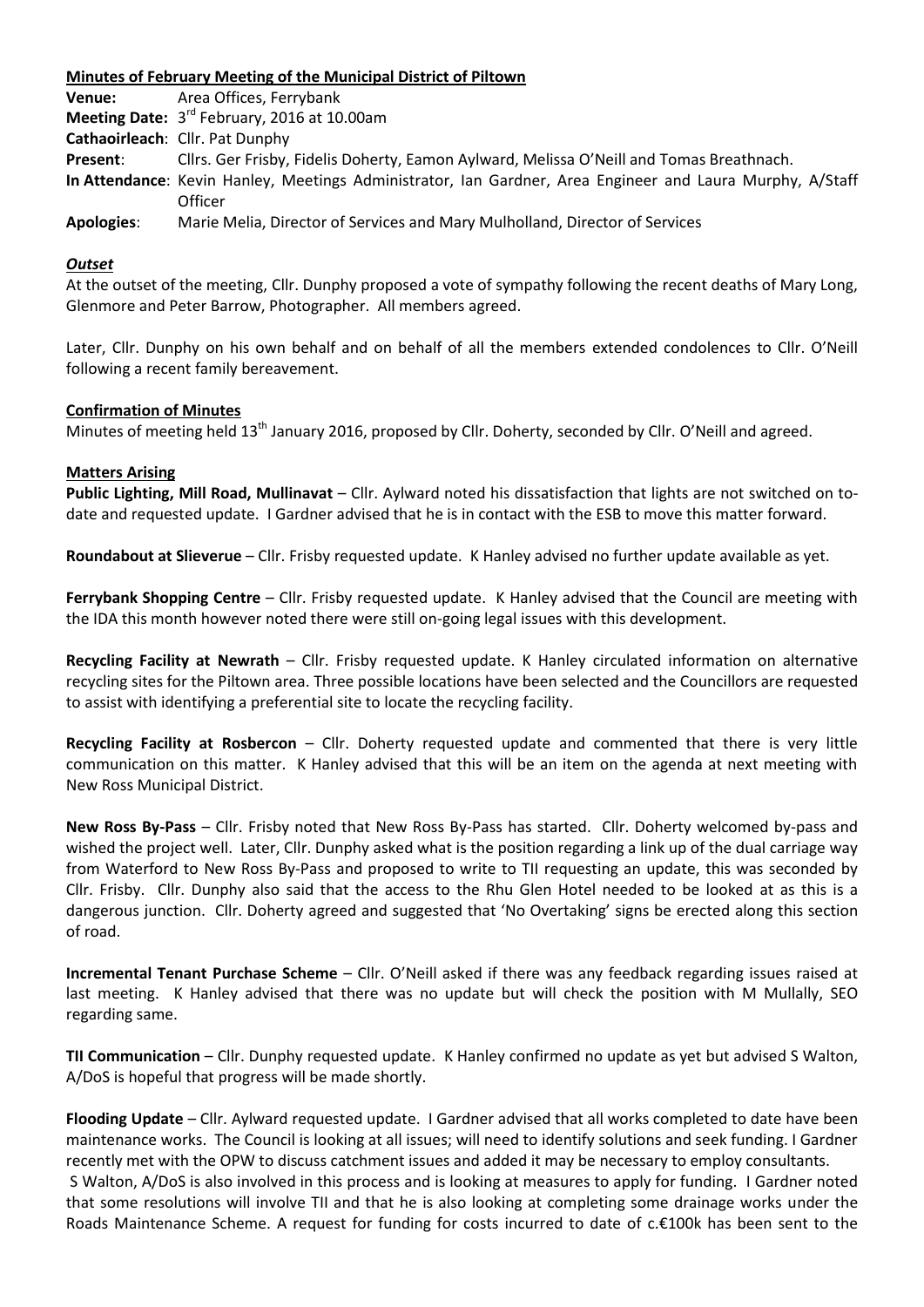Department. It is envisaged that further funding of approx. €750k will be required, which excludes any costs relating to the catchment area. Cllr. Dunphy queried when would the process be brought to a conclusion as certain households are at risk at being flooding again. I Gardner replied that it is very difficult to put a time frame on these works; a proper structural approach is needed. Cllr. Aylward commented that the Shannon area received a lot of attention in the media. The difficulties in South Kilkenny need to be highlighted to secure the funding that the area is entitled to. Cllr. Aylward asked if there was any update from motorway contactors. I Gardner replied that he had met with Egis Lagan and discussions are on-going. Cllr. Breathnach again suggested that we put a strategic plan in place to deal with flooding and queried where will funding to resolve issues come from. I Gardner responded that with regard to catchment analysis the Council hopes to secure funding from the OPW subject to meeting the criteria of a cost benefit analysis. He further advised that 100% funding is not available and the MD will have to pay a small percentage towards making up the balance. Cllr. Breathnach further queried if funding was granted, who would control the works. I Gardner confirmed once funding is secured the Council would be in charge of works.

While discussing some of the matters arising above, the members highlighted the unwillingness of some bodies to engage with the Council to discuss/review new and on-gong issues e.g. TII, ESB, and OPW. Cllr. O'Neill proposed that a motion be brought to full Council meeting that Regional Officers around the Country be put in place for this purpose, seconded by Cllr. Dunphy. Cllr. Breathnach noted, with reference to January's full Council meeting, that a list should be complied of bodies that the Council engages with and schedule made to meet and discuss issues.

## **Roadworks Update**

I Gardner circulated a brief report to members and advised that currently PMD is in-between schemes. Recent works carried out have concentrated on drainage and pavement maintenance resulting from the recent flooding. It was noted that road allocations have been announced; however no details regarding the breakdown of funding for the area is available as yet but it is expected to be similar to last year,  $c. \epsilon$ 3m of which fixed costs represents approx. €1.5m. He pointed out that current funding is 46.3% of what it had been in 2007. In coming weeks I Gardner will prepare a Roadwork's Scheme for members consideration which will include background information for each project including fixed costs, labour and plant etc. With regard to the multi annual Restoration Improvement Plan IG advised members there was scope for c.30 new schemes to be included and requested that each Councillor submit, in prioritized order, 6 schemes each. A date to discuss these plans will be set later.

Some discussion followed regarding staffing, the budget and what items can be charged to the RWS with contributions and queries from all members. In particular the prospect of employing additional staff was raised*.*  Cllr. Doherty noted, with reference to January's full Council meeting, that it is within the Councillors remit to adjust the budget to divert monies, for example, towards employing more roads staff and queried if a motion to the full Council should be put forward regarding this. K Hanley advised that the budget has been adopted for 2016 and if increased, it may involve increasing commercial rates and local property tax. Cllr. Breathnach suggested that advice should be sought on Cllr. Doherty's proposed motion. Cllr. Dunphy asked if monies could be diverted within PMDs budget. Cllr. O'Neill proposed that a notice of motion to employ additional staff be brought before the full Council, seconded by Cllr. Dunphy. Cllr. Dunphy requested that issues relating to staffing be brought back to Management. K. Hanley will inform Management of same.

# *Waterford Boundary Committee Update*

K. Hanley handed out a copy of Kilkenny County Council's boundary review submission to each Councillor. Cllr. Dunphy thanked K Hanley, S Walton, P O'Neill for all their work, effort and commitment and thanked the public again for taking the time to get involved. Cllr. Breathnach gave special mention to Denis Malone and his department for all their work. Cllr. Dunphy informed members that the sub-committee issued a statement during the week to keep the boundary issue alive and said that work needs to be on-going regarding this matter. He read out the letter sent to the Minister formally calling on him to stop the review before any more resources are wasted. It was noted that no reply from the Minister has been received to date. K Hanley confirmed that both Waterford and Kilkenny County Councils had until the 22<sup>nd</sup> January 2016, to make their submissions. Provisional figures indicated that in excess of 20,000 submissions were received, with a provisional figure of approx. 19,700 from Kilkenny. Kilkenny County Councils submission is now public and available on Kilkenny County Council's website. The Committee has been in touch with both Kilkenny and Waterford Councils seeking further information and clarification on the submission. The Committee is due to issue its report to the Minister by the end of March. Cllr. Dunphy acknowledged it was a good document, detailing a huge amount of information.